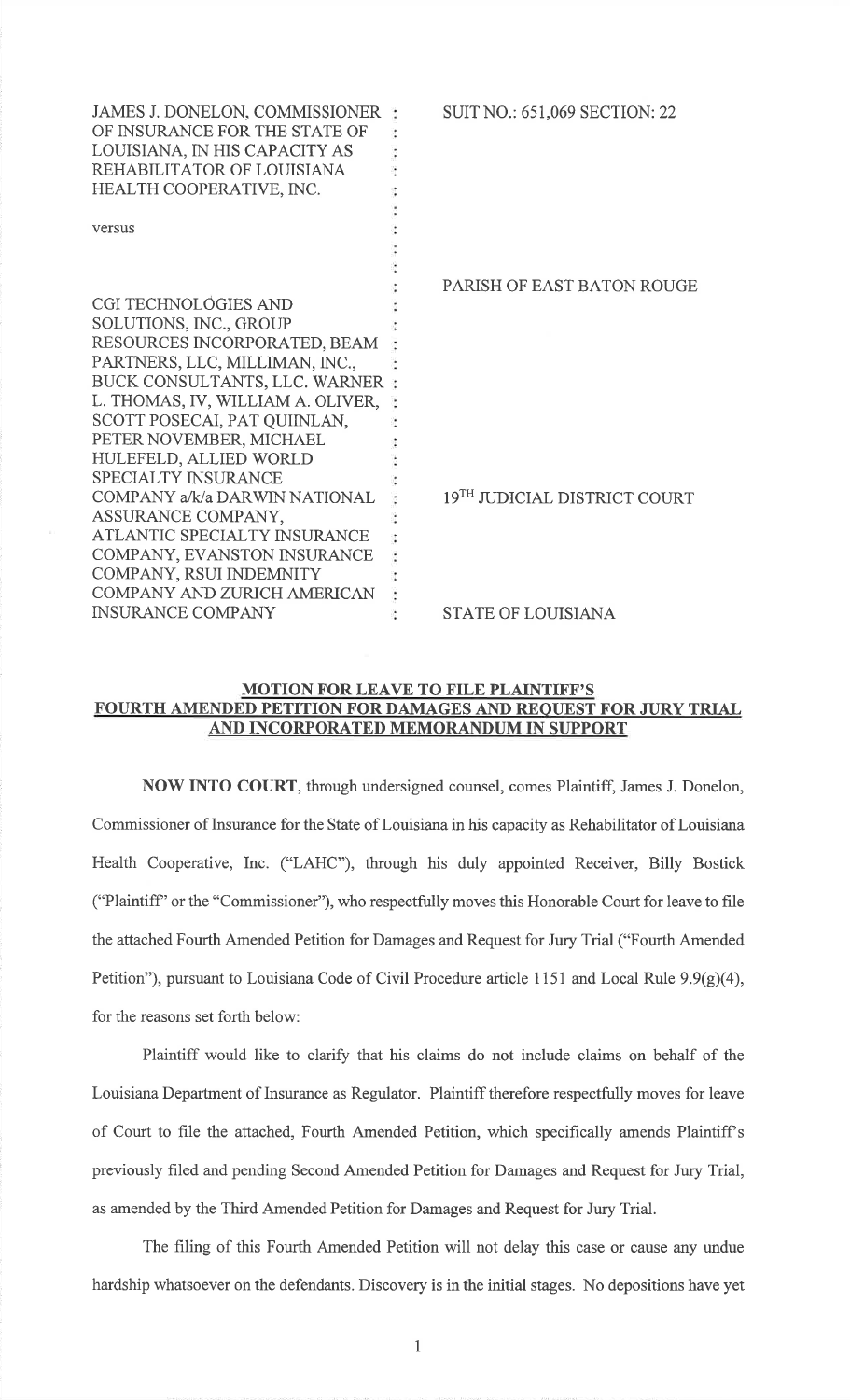been taken. A Case Management Schedule ("CMS") was signed by this Honorable Court onSeptember 14,2020, which sets an April l, 202I, deadline to amend pleadings. No trial date hasbeen set.

WHEREFORE, Plaintiff prays that this Motion for Leave be granted, and that his Fourth Amended Petition for Damages be filed without delay.

Respectfully submitted,

J. E. Cullens, Jr., T.A., La. Bar #23011 Edward J. Walters, Jr.,La.Bar #13214Darrel J. Papillion, La. Bar #23243Andrée M. Cullens, La. Bar #23212 S. Layne Lee,La.Bar #17689WALTERS, PAPILLION, THOMAS, CULLENS, LLC 12345 Perkins Road, Bldg OneBaton Rouge, LA 70810 Phone: (225) 236-3636Email: cullens@lawbr.net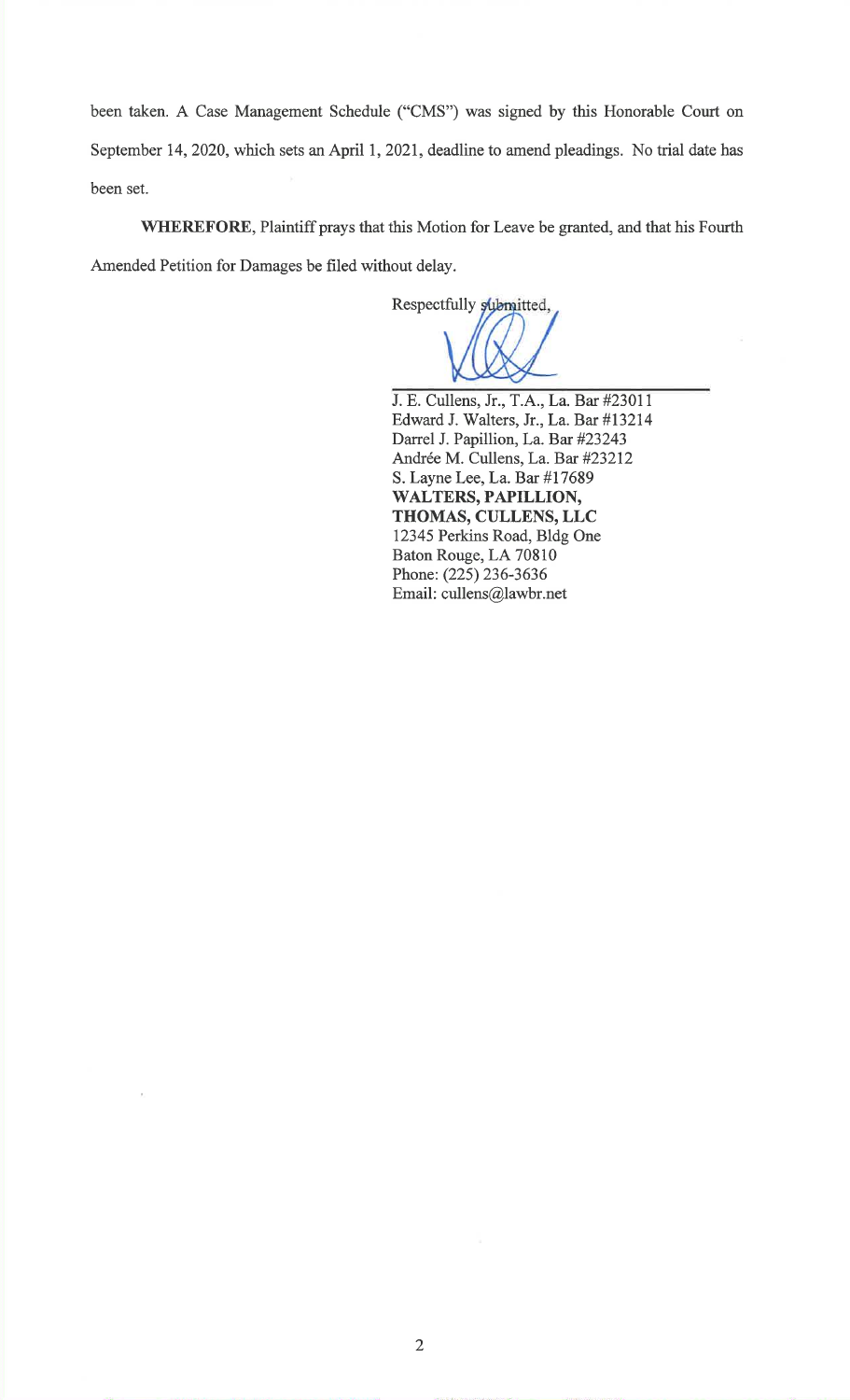## CERTIFICATE OF SERVICE

I hereby certify that a true copy of the foregoing has been furnished via e-mail to all counsel

of record as follows, this 4<sup>th</sup> day of November, 2020, in Baton Rouge, Louisiana.

W. Brett Mason Michael W. McKayStone Pigman 301 Main Street, #1150Baton Rouge, LA 70825

James A. BrownSheri Corales Liskow & Lewis One Shell Square 701 Poydras Street, #5000New Orleans, LA 70139

Seth A. Schmeeckle Lugenbuhl, Wheaton, Peck601 Poydras StreetSuite 2775 New Orleans, LA 70130

George D. Fagan Leake & Andersson 1 100 Poydras StreetSuite 1700 New Orleans, LA 70163

Thomas McEachin Schonekas, Evans, McGoey 909 Poydras Street, Suite 1600New Orleans, LA 70112

Harry RosenbergPhelps Dunbar 365 Canal StreetSuite 2000New Orleans, LA 70130

Michael A. Balascio Barrasso Usdin Kupperman909 Poydras Street24th FloorNew Orleans, LA 70112

Karl H. Schmid Degan, Blanchard, & Nash400 Poydras StreetSuite 2600New Orleans, LA 70130

Mr. John W. Hite, IIISalley, Hite, Mercer & Resor, LLC 365 Canal StreetSuite 1710New Orleans, LA 70130

Robert B. Bieck, Jr.Jones Walker LLP 201 St. Charles Avenue49th FloorNew Orleans, LA 70170

J. E. Cullens, Jr.